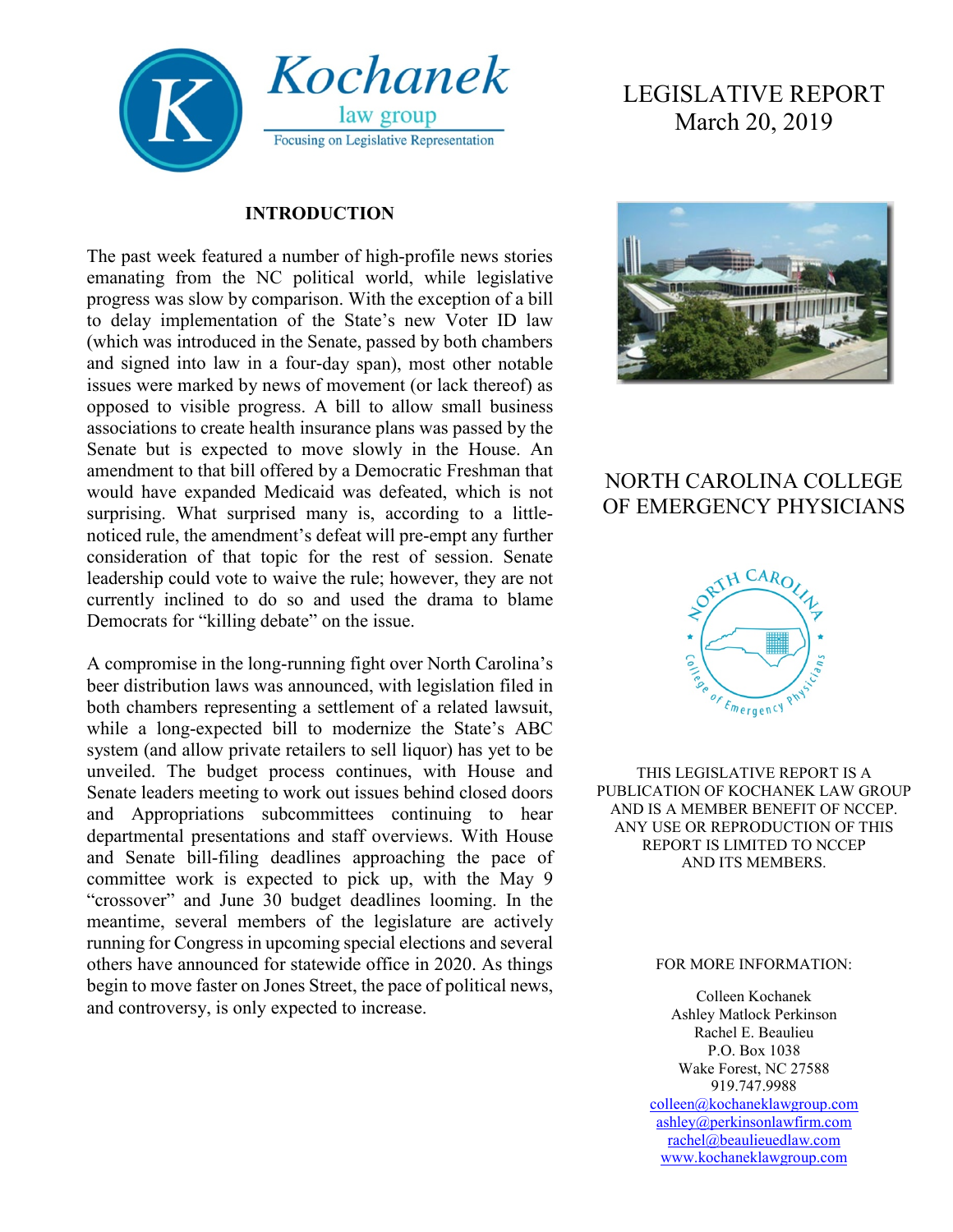#### **BILLS OF INTEREST**

HOUSE BILL 257, Motorcycles/Face Masks, would allow an individual to wear a mask for the purpose of protecting the person's head and/or face when operating a motorcycle. **Introduced by Representative Bumgardner and referred to the House Transportation Committee. We have inquired to make sure there is no impact on the requirement to wear a helmet and have been assured by legislative staff that this is only referring to a mask under a helmet and does keeps the helmet requirement intact.**

HOUSE BILL 321, Pilot Project to Treat Opioid Overdose, would direct the Department of Public Safety and the City of Wilmington to continue the development and implementation of the Quick Response Team Pilot Project to address the needs of opiate and heroin overdose victims who are not getting follow-up treatment. The bill would appropriate \$250,000 in nonrecurring funds from the General Fund to DPS for the 2020-21 fiscal year for the pilot project. **Introduced by Representative Davis and referred to the House State and Local Government Committee.**

HOUSE BILL 341, North Carolina Sunshine Act, would seek to increase transparency and predictability regarding the procedures of the General Assembly by:

- requiring all sessions of the Senate and the House and all official meetings of committees (unless specifically exempted) to be broadcast live by streaming video (contemporaneous audio and video content) over the Internet and archived in a manner that makes the video broadcast available for replay by the public;
- prohibiting a bill from receiving either second or third reading in either chamber unless the bill appeared on the calendar published by that chamber's principal clerk's office at least 24 hours in advance of the reading; however, this requirement could be waived by a twothirds vote of the members of the house present and voting;
- prohibiting a bill from being taken up for consideration in any committee unless the bill appeared on the committee's agenda published by the clerk of the committee at least 24 hours in advance of the committee's scheduled meeting; however, this requirement may be waived by a two-thirds vote of the members of the committee present and voting;
- providing that neither the Senate or the House, nor both meeting in joint session, may hold session before 7:00 A.M. or after 9:00 P.M (unless waived by a two-thirds vote of the members of the house present and voting) and does not apply to first reading of bills;
- providing that no committee may hold an official meeting before 7:00 A.M. or after 7:00 P.M (unless waived by a two-thirds vote of the members of the committee present and voting;
- requiring the long title of each bill to adequately and fairly reflect its subject matter;
- providing that, except by motion approved by two-thirds vote of the members of the Senate or the House present and voting, no public bill other than the Current Operations Appropriations Act may contain more than one subject;
- providing that neither the Senate or the House, nor both houses meeting in joint session, may consider an amendment, a committee substitute, a conference report, or a conference committee substitute that is not germane to the long title of the First Edition of the bill (unless waived by a two-thirds vote of the members of the house present and voting);
- providing that no committee may consider an amendment or a committee substitute that is not germane to the long title of the First Edition of the bill (unless waived);
- requiring every special provision contained in the Current Operations Appropriations Act to indicate the name of the member(s) who requested the provision; and
- providing that these provisions apply to regular sessions and extra sessions and reconvened sessions convened by the Governor.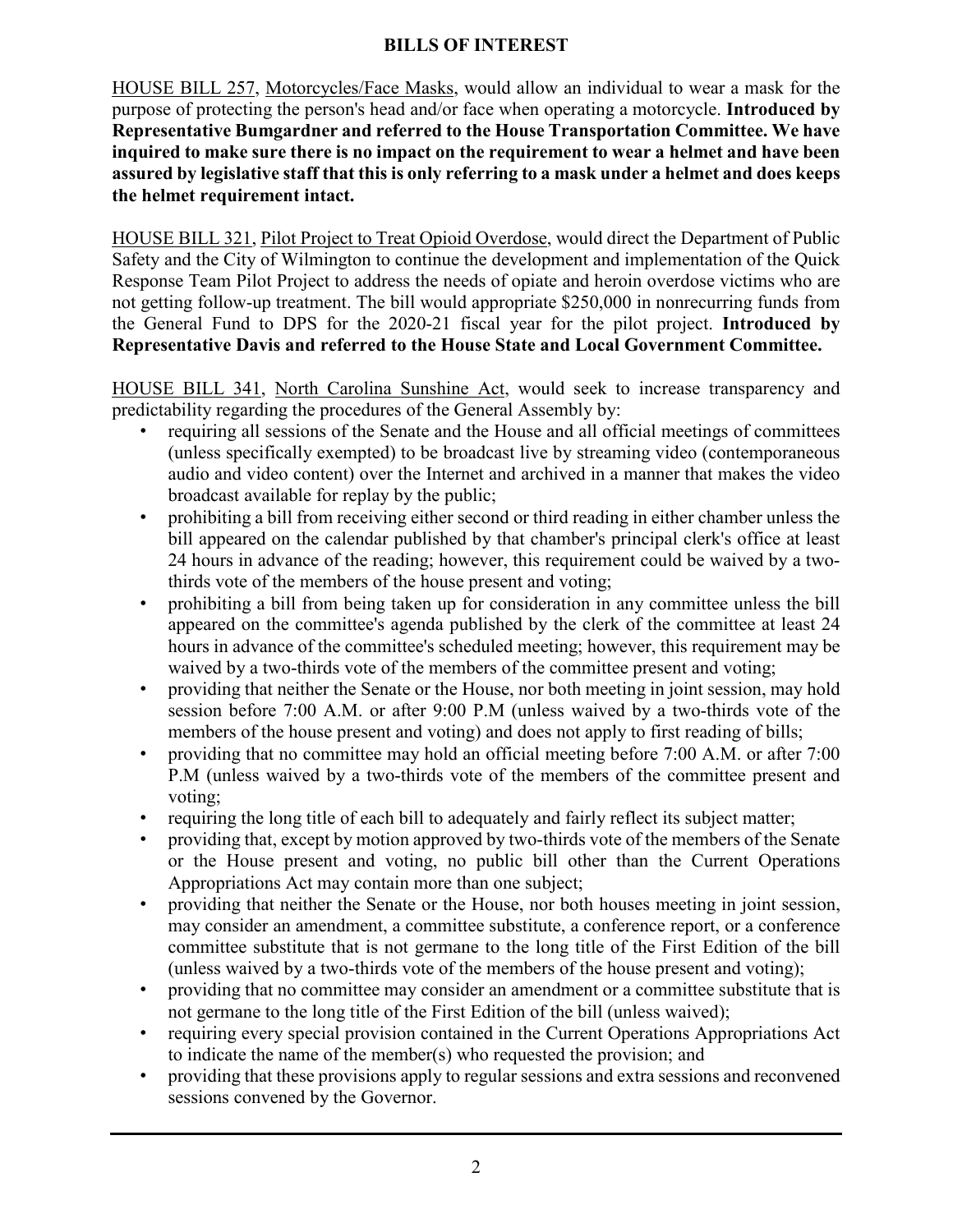#### **Introduced by Representatives Russell, Ager, Morey, and Quick and referred to the House Rules Committee.**

HOUSE BILL 350, Designate NC Time Zone/Observe DST All Year, would designate the time zone of North Carolina and adopt daylight saving time year-round, if authorized by Congress. **Introduced by Representatives Saine, Hastings, and Szoka and referred to the House State and Local Government Committee.**

HOUSE BILL 356, Restore Injured Monument/Prosecution, would:

- amend the statute that makes it a Class 2 misdemeanor to deface or injure the walls of a public building or facility or any statue or monument situated in any public place to include moving or removing the statue or monument from its location;
- make the offense a Class A1 misdemeanor if the violation involves a monument subject to the provisions of GS 100-2.1 (Protection of monuments, memorials, and works of art), and provide that a violation, unless the conduct is covered by another provision providing greater punishment, includes a fine of at least \$500, but not to exceed \$1,000, and restitution for the damage caused to the monument and costs incurred by the owner of the monument for its repair or restoration;
- require the State or a political subdivision, in the event an object of remembrance is injured that is subject to the statute's limitations on removal, to restore the object to its original condition and location no later than 90 days from the date of injury;
- require a law enforcement officer or agency with jurisdiction over an object's location to take all necessary measures in responding to a threat or action by any person to unlawfully injure the object and arrest the person for prosecution; and
- require the State or political subdivision with custody of the object to pursue civil action, if necessary, against any person responsible for injury to the object for the cost of its repair or restoration.

#### **Introduced by Representatives Speciale, Kidwell, Pittman, and Brody and referred to the House Education – Universities Committee.**

HOUSE BILL 358, Community Paramedicine Program/Funds, would:

- create a Community Paramedicine Program within the Department of Health and Human Services to expand the role of paramedics in community-based care initiatives that improve individual and community health, reduce healthcare costs, improve patient satisfaction and reduce unnecessary hospitalizations;
- require the program's implementation in at least four different sites throughout the state, with preference to counties with existing community paramedic programs;
- appropriate \$700,000 in recurring funds for 2019-20 and \$700,000 in recurring funds for 2020-21 from the General Fund for the program; and
- allocate specified amounts to the McDowell County Emergency Medical Services program site, the New Hanover Regional Emergency Medical Services, the Wake Emergency Medical Services program site, and to a program site selected by DHHS.

#### **Introduced by Representatives Dobson, Grange, Blackwell, and B. Turner and referred to the House Health Committee.**

HOUSE BILL 360, Guilford County Mental Health Facility/Funds, would appropriate funds to the Department of Health and Human Services to be used to provide a grant-in-aid to Guilford County to construct a facility-based mental health crisis center to serve adults. The funding includes: \$3.85 million in nonrecurring funds for the 2019-20 fiscal year and the 2020-21 fiscal year from the General Fund and \$2.3 million in nonrecurring funds for the 2019-20 fiscal year from the Dorothea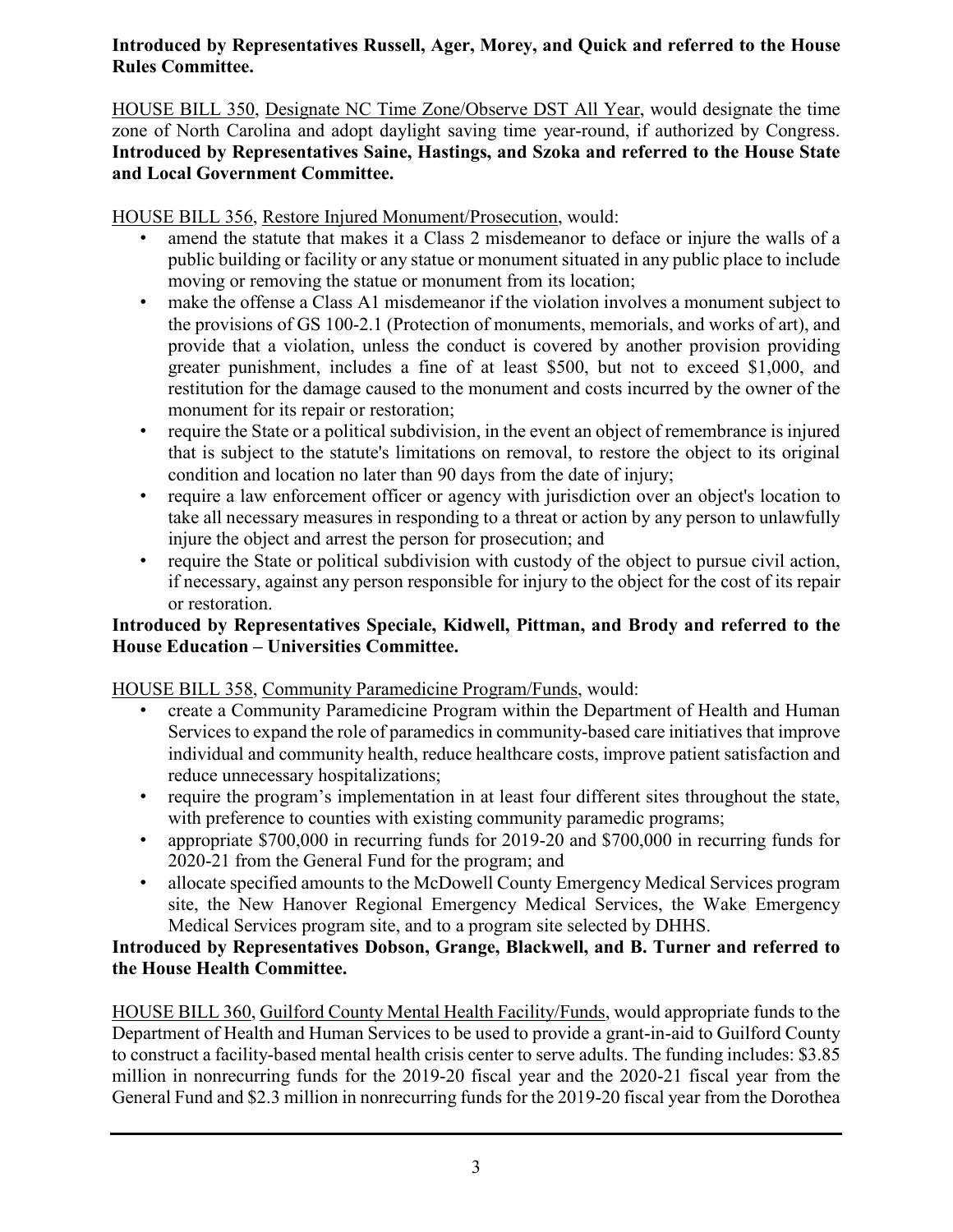Dix Hospital Property Fund. Guilford County is restricted from using the funds for any other purpose. **Introduced by Representatives Hardister, Faircloth, Lambeth and Harrison and referred to the House Health Committee.**

HOUSE BILL 366, Raising Wages for NC Workers, would: (1) increase the minimum wage to \$15 per hour over five years and then adjusting the minimum wage automatically each year by increases in the cost of living; (2) end the subminimum wage for persons with disabilities; (3) phase out the subminimum wage for tipped employees over eight years; and (4) end the exemption for agricultural and domestic workers. **Introduced by Representatives Fisher, Farmer-Butterfield, Black, and Harrison and referred to the House Finance Committee.**

HOUSE BILL 369, Election Observer Bill of Rights, would provide that election observers have the explicit right to:

- begin observation duties from the time the judge enters the polling location until all ballot containers are officially sealed and the voting enclosure is secured for the day;
- hear the name and address of each voter when the voter first announces the voter's name at the initial check-in table and ask any election official to repeat the name or address of the voter if the observer was unable to hear the voter's name or address when it was initially announced;
- observe curbside voting and hear the name or address of the voter as it is announced and to ask any election official to repeat the name or address of the voter if the observer is unable to hear the voter's name or address when initially announced;
- traverse freely between the curbside voting area and the voting enclosure throughout the curbside voting process;
- observe curbside voting at such a distance as to enable the observer to hear any instruction or verbal communication between the election assistant and the curbside voter. However, the election observer could not stand within five feet of the curbside voter's vehicle;
- keep in view any and all ballot boxes until after the ballot boxes are sealed at the end of the day; and
- only be expelled by a chief judge for cause, in writing. The written notice of expulsion would be signed by the chief judge and at least one other judge assigned to that precinct before the expulsion notice could be lawfully served on the observer.

#### **Introduced by Representative Speciale and referred to the House Elections and Ethics Law Committee.**

HOUSE BILL 370, Require Sheriff Cooperation with ICE, would:

- require, when a person charged with a *criminal offense* (currently, felony) or an impaired driving offense is confined for any period in a county jail, local confinement facility, district confinement facility, or satellite jail/work release unit, the administrator or other person in charge of the facility to attempt to determine if the prisoner is a legal US resident by an inquiry of the prisoner, or by examination of any relevant documents, or both;
- require a facility, if the prisoner is subject to an immigration detainer request issued by the United States Department of Homeland Security, to: (1) comply with, honor, and fulfill any request made in the detainer request provided by the federal government; and (2) inform the prisoner that the prisoner is being held pursuant to an immigration detainer request issued by the United States Department of Homeland Security;
- provide that the administrator or other person in charge of the facility is not required to comply with this section with respect to a person who is a victim of or witness to a criminal offense, is reporting a criminal offense, or has provided proof that the person is a US citizen or that the person has lawful immigration status in the United States;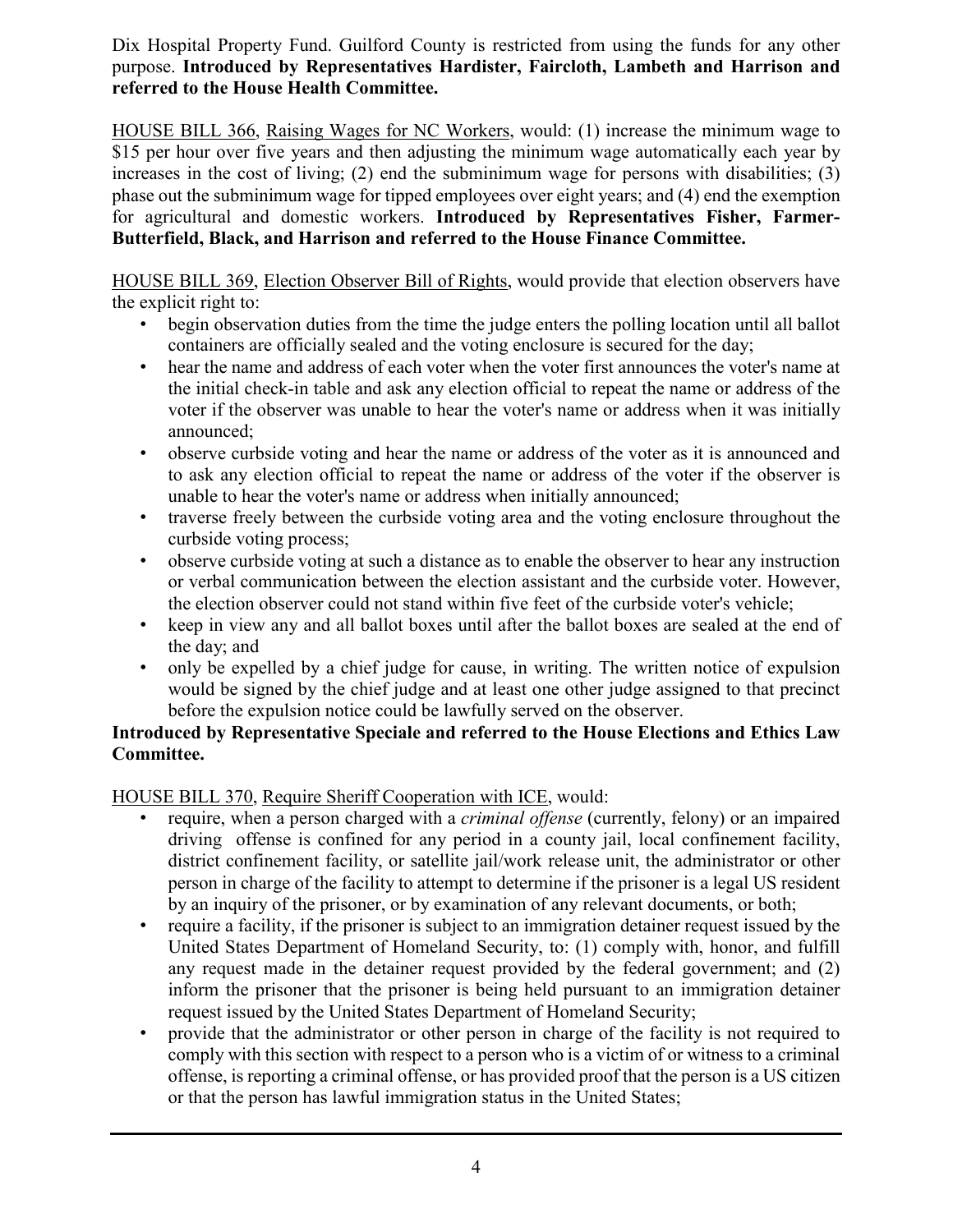- provide that no city or county may, related to information regarding the citizenship or immigration status, lawful or unlawful, of any individual, prohibit federal law enforcement officers from entering and conducting enforcement activities at a county jail, local confinement facility, district confinement facility, or satellite jail/work release unit;
- allow any person who resides within the jurisdiction of a city, county, or local law enforcement agency that the person believes is not in compliance with a State law related to immigration to bring an action for declaratory and injunctive relief, and require the court to impose a civil penalty against any city, county, or law enforcement agency that fails to comply with an order issued as a result of such an action; and
- allow chiefs of police and sheriffs to adopt a written policy requiring the agency to perform community outreach activities to educate the public that a law enforcement officer may not inquire into the immigration status of a victim of or witness to an alleged criminal offense unless the officer determines that the inquiry is necessary to investigate the offense or provide the victim or witness with information about federal visas designated to protect individuals providing assistance to law enforcement, and require the policy to include outreach to victims of sexual assault and domestic violence.

#### **Introduced by Representatives D. Hall, Jones, Saine, and C. Smith and referred to the House Judiciary Committee.**

SENATE BILL 180, Additional Funds/ECU Brody School of Medicine, would appropriate \$15 million in additional recurring funds for 2019-20 from the General Fund to the Board of Governors of The University of North Carolina, to be allocated to East Carolina University to support the operation of the Brody School of Medicine at ECU. **Introduced by Senators D. Davis, Horner and Perry and referred to the Senate Appropriations/Base Budget Committee.**

SENATE BILL 183, Planning Funds/ECU Brody School of Medicine, would appropriate \$14.3 million for 2019-20 from the General Fund to the UNC Board of Governors to develop plans for the construction of a new medical education building at the Brody School of Medicine. **Introduced by Senators D. Davis, Horner and Perry and referred to the Senate Committee on Appropriations/Base Budget.**

SENATE BILL 211, Insurance Technical Changes. – AB, is identical to House Bill 220, summarized in the March 5, 2019, Legislative Report. **Introduced by Senators Edwards, Gunn, and J. Alexander and referred to the Senate Rules Committee.**

SENATE BILL 220, Removal of Political Signs by Citizens, would allow any citizen to remove a political sign that remains in a public right-of-way after 30 days from the date political signs are required to be removed by law, and deliver the sign to the county board of elections office in the county in which the sign was located within 72 hours of removing the sign. If the person fails to deliver the sign to the county board of elections within the time frame required, he/she would be subject to penalties for unlawful removal of signs. After receiving the sign, the director of the county board of elections would attempt to notify and return the sign to the candidate, committee, or organization's campaign, but could dispose of the sign as it deems appropriate, if after 15 days attempts to notify the campaign are unsuccessful. **Introduced by Senators D. Davis, Tillman, and Hise and referred to the Senate Rules Committee.**

SENATE BILL 221, Restrict Certain Absentee Ballot Notary Acts, would prohibit notaries public who are elected public officials or candidates for public office from notarizing absentee ballots. **Introduced by Senators D. Davis, Daniel, and Hise and referred to the Senate Redistricting and Elections Committee.**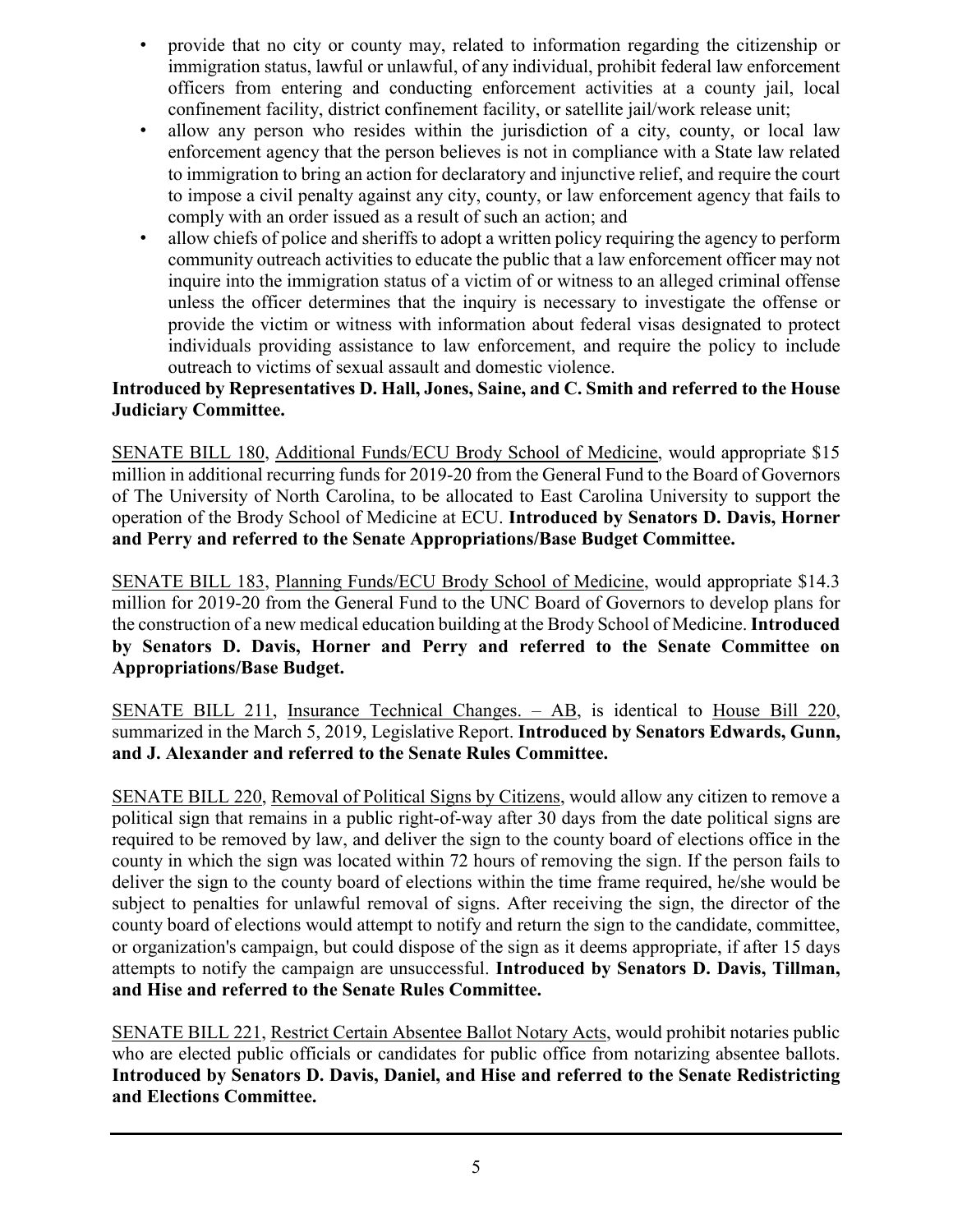SENATE BILL 234, Healthy Families & Workplaces/Paid Sick Days, would enact the Healthy Families and Healthy Workplaces Act to provide that any employee who works in this State and who must be absent from work for the following reasons is entitled to paid sick time: (1) to care for the employee's immediate family member who is suffering from a physical or mental illness, injury, or medical condition that requires home care, professional medical diagnosis or care, preventative medical care, or a routine medical appointment, or that is covered under the federal Family and Medical Leave Act; (2) to care for the employee's own physical or mental illness, injury, or medical condition that requires home care, professional medical diagnosis or care, preventative medical care, or a routine medical appointment, or that is covered under the federal Family and Medical Leave Act; or (3) to allow an employee to address the psychological, physical, or legal effects on himself or herself, or an immediate family member, of domestic violence, sexual assault, or stalking. Exemptions would be provided for bona fide volunteers in an organization where an employer-employee relationship does not exist, and for specified persons exempted from the Wage and Hour Act.

Paid sick time would begin to accrue at the commencement of employment at the rate of one hour of pay for every 30 hours worked. Paid sick time could be used as accrued, or be loaned by the employer, at its discretion, to the employee in advance of accrual. There would be a limit of 32 hours of accrued paid time in a calendar year for employees of small businesses and 56 hours for other employees. Accrued paid sick time for employees would be carried over from year to year, subject to certain limits. An employer could require documentation of the qualifying illness, injury, health condition, or violence when a paid sick time period covers more than three consecutive workdays. Any reasonable documentation signed by a health care provider involved in following or treating the illness, injury, or health condition, and indicating the need for the amount of sick days taken, would be an acceptable certification. Acceptable certification of domestic violence, sexual assault, or stalking could include: (i) law enforcement, court or federal agency records or files; (ii) documentation from a domestic violence or sexual assault program; or (iii) documentation from a religious, medical, or other professional from whom assistance was sought in dealing with the alleged domestic violence, sexual assault, or stalking. However, an employer could not require certification from a health care provider employed by the employer. An employer could not require disclosure of details relating to domestic violence, sexual assault, or stalking or the details of an employee's medical condition as a condition of providing paid sick time. In addition, if an employer possesses health information or information pertaining to domestic violence, sexual assault, or stalking about an employee or employee's immediate family member, such information would be treated as confidential and could not be disclosed except to or with the permission of the affected employee. When the use of sick time is foreseeable, the employee would be required to make a good faith effort to provide notice to the employer in advance of the use of the sick time and to make a reasonable effort to schedule the use of sick time in a manner that does not unduly disrupt the operations of the employer. An employer could not require the employee to search for or find a replacement worker to cover the hours during which he or she is on paid sick time as a condition of providing sick time.

An employer would not be required to provide financial or other reimbursement to an employee upon the employee's termination, resignation, retirement, or other separation from employment for accrued paid sick days that have not been used. In addition, the bill would not discourage employers from adopting or retaining paid sick time policies more generous than policies that comply with the requirements of this section, and would not diminish the obligation of an employer to comply with any contract, collective bargaining agreement, or any employment benefit program or plan that provides greater sick time leave rights to employees than the rights established under this section. Employers who have a paid time off leave policy would not be required to modify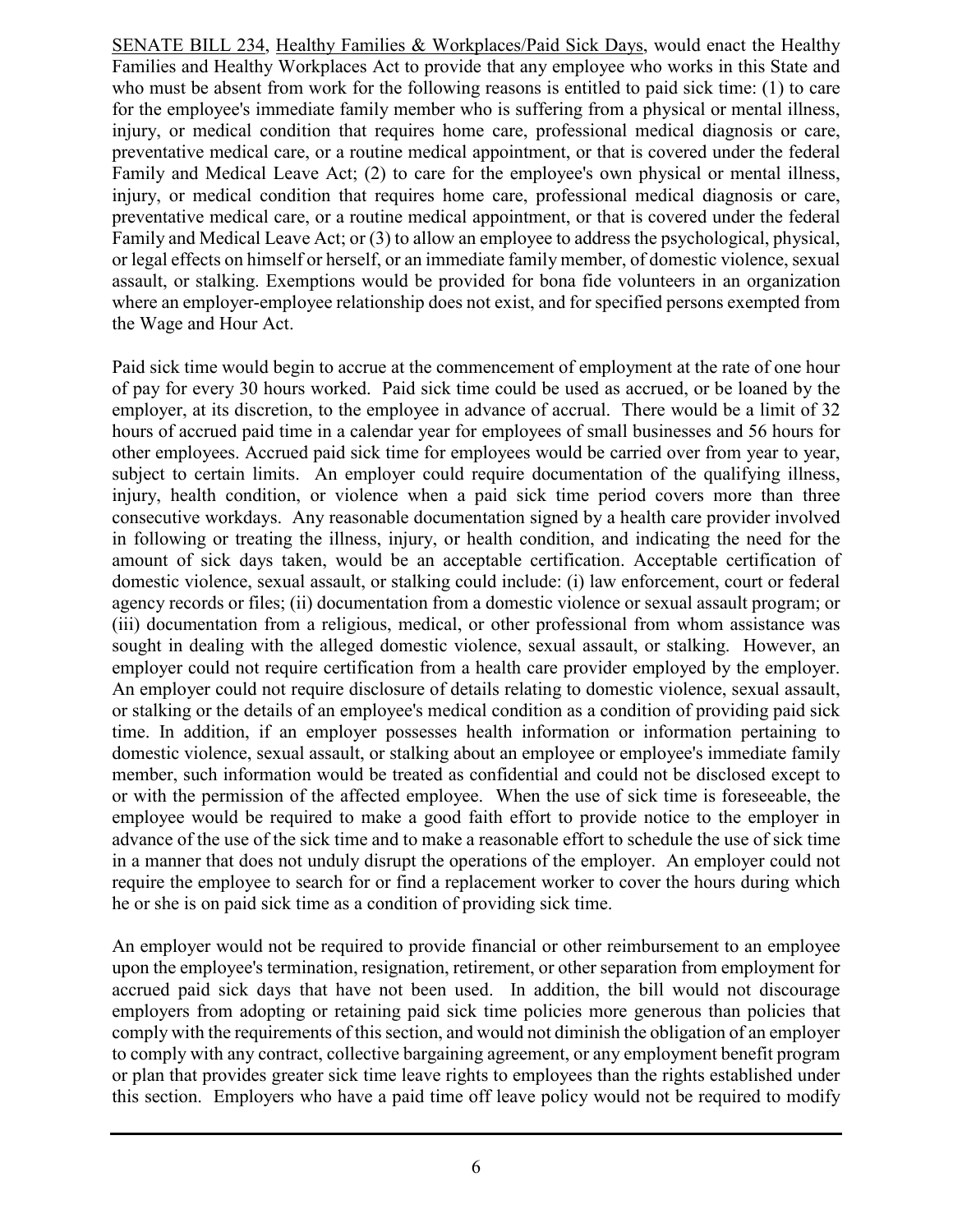that policy, if that policy offers an employee the option, at the employee's discretion, to take paid sick time that is at least equivalent to the amounts and for the same purposes and under the same conditions as provided under this section. Employers would be required to post notice to employees that they are entitled to paid sick time, the amount of paid sick time, and the terms of its use; that retaliation against employees who request or use paid sick time is prohibited; and that each employee has the right to file a complaint with the Commissioner of Labor or in the General Court of Justice if sick time as required by this Act is denied by the employer or the employee is retaliated against for requesting or taking paid sick time. **Introduced by Senators Robinson, Foushee, and Garrett and referred to the Senate Rules Committee.**

SENATE BILL 236, Reenact Child Care Tax Credit, would reenact the tax credit for child care and certain employment-related expenses. **Introduced by Senators Mohammed and Foushee and referred to the Senate Rules Committee.**

SENATE BILL 240, NC Hyperbaric Oxygen Therapy Fund, would create the North Carolina Hyperbaric Oxygen Therapy Fund in the Department of Military and Veterans Affairs to provide financial assistance to veterans for hyperbaric oxygen therapy. The fund would consist of appropriations made by the NCGA, donations, gifts, devises, and earned revenue, and the Secretary of Military and Veterans Affairs would have sole authority in approving the use of the Fund. **Introduced by Senators D. Davis, Krawiec and Perry and referred to the Senate Health Care Committee.**

SENATE BILL 241, Concussion Protocol/County Recreation, would give counties and cities the authority to require precautions to ensure the safety and well-being of county and municipal recreation program participants, including concussion awareness information and a response protocol in case of a suspected concussion. The information and response protocol would be required to be consistent with the State Board of Education's rules for interscholastic athletic activities. **Introduced by Senators D. Davis, Hise and Krawiec and referred to the Senate Rules Committee.**

SENATE BILL 247, Charter School Study/Moratorium on Growth, would establish a 10-member Joint Legislative Study Committee on the Impact of Charter Schools on Local School Administrative Units to: (1) study and make recommendations on the impact of charter schools on local school administrative units and on student performance; and (2) report the results of its study, including recommendations and any proposed legislation, to the President Pro Tempore of the Senate, the Speaker of the House, and the Joint Legislative Education Oversight Committee on or before March 1, 2021. The bill also would place a moratorium on charter school growth pending further legislation based on the Committee's report and recommendations. **Introduced by Senators Blue, Chaudhuri, and Mohammed and referred to the Senate Rules Committee.**

SENATE BILL 249, Allow LMFTs to Conduct First-Level IVC Exams, would update the clinicians certified to perform the first commitment examinations for involuntary commitment of individuals with mental illness or substance use disorders to include licensed professional counselors, such as a licensed marriage and family therapist. The bill would clarify that certification of a licensed marriage and family therapist under the statute does not authorize the therapist to expand the therapist's scope of practice. **Introduced by Senators Krawiec, Hise and Bishop and referred to the Senate Rules Committee.**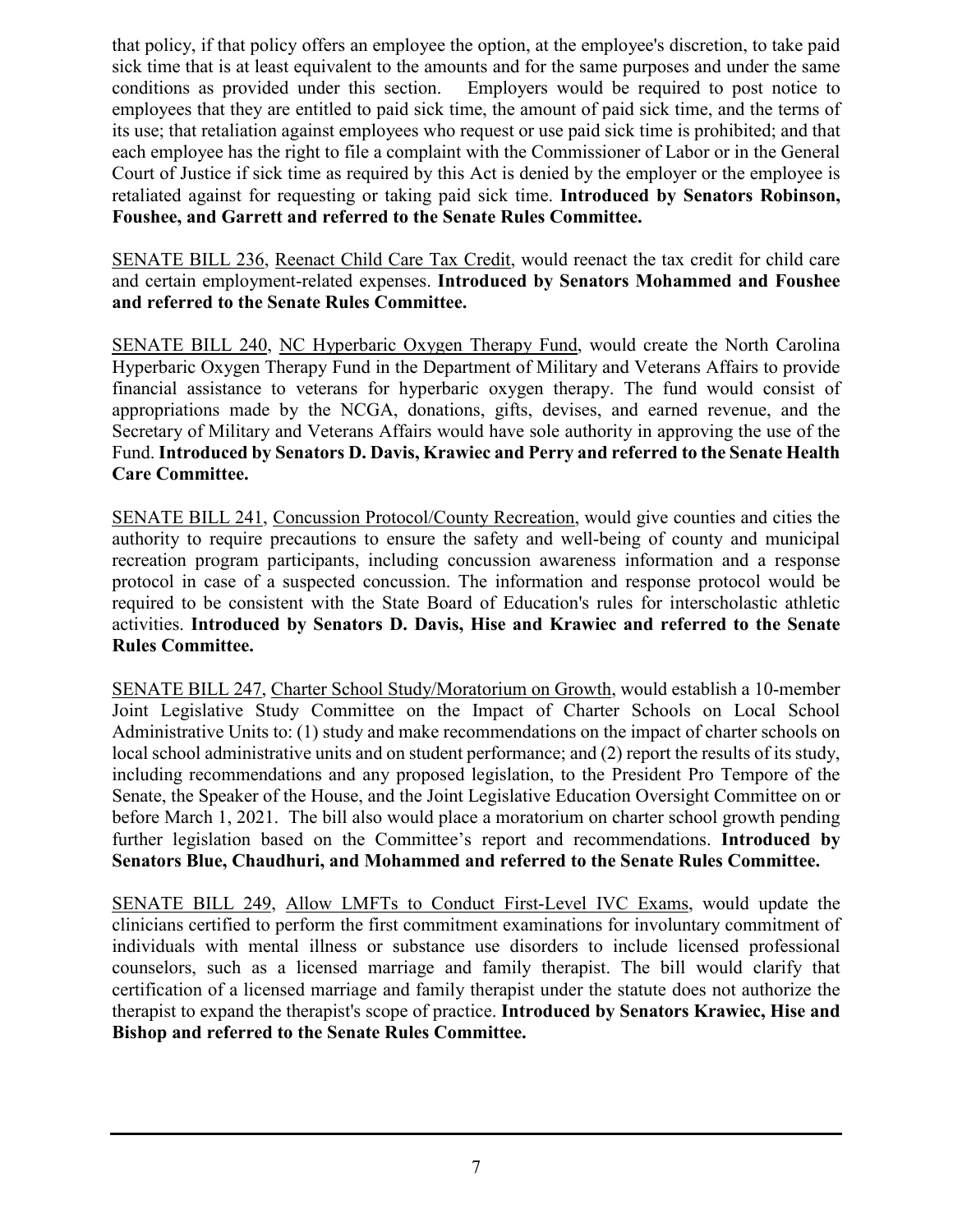SENATE BILL 252, Dental Bill of Rights, would:

- prohibit agreements between insurers or other entities and dental service providers from requiring payments to the provider as a credit card payment;
- prohibit an insurer who provides a health benefit plan for dental services from using more than 25% of its prepaid charges or premiums for marketing and administrative expenses;
- prohibit insurers who provide health benefit plans for dental services from providing a third-party access to a dental provider network contract or information pertaining to discounts for services pursuant to that dental provider network contract; and
- remove dental plans from the kinds of insurance not included in the definition of health benefit plan.

### **Introduced by Senator J. Davis and referred to the Senate Rules Committee.**

SENATE BILL 271, Durham Speed Device Pilot/School Zones, would allow the City of Durham to establish and implement a pilot program to use electronic speed-measuring systems to detect violations of the speed limit set in school zones. The City would issue to the registered owner of a motor vehicle cited for a speeding violation detected by an electronic speed-measuring system a notice of the violation that contains:

- the recorded image of the vehicle speeding;
- the vehicle registration number and state of issuance;
- the date, time, and location of the violation;
- the recorded speed; and
- the process for paying the civil penalty (\$250) or contesting the owner's responsibility for the violation.

The notice would be delivered by first-class United States mail at the address on the current registration of the vehicle's owner and deemed served on the registered owner five days after the mailing. If the registered owner fails to pay the civil penalty, or fails to respond to the notice, within 30 days of service of the notification of violation, the owner would waive the right to contest responsibility for the violation and would be subject to an additional civil penalty of \$125. No later than three years after implementing the pilot program, the City would report the results of the pilot program, including legislative proposals for expanding the use of electronic speed-measuring systems in school zones, to the chairs of the Joint Legislative Transportation Oversight Committee and the Joint Legislative Oversight Committee on Justice and Public Safety. **Introduced by Senators McKissick and Woodard and referred to the Senate Rules Committee.**

SENATE BILL 277, Huntersville Ocular Melanoma Study Funds, would appropriate \$100,000 in nonrecurring funds from the General Fund to the Town of Huntersville for the 2019-20 fiscal year to study and abate the cause of frequent cases of ocular melanoma in the area. **Introduced by Senator Marcus and referred to the Senate Appropriations/Base Budget Committee.**

#### **BILL UPDATES**

HOUSE BILL 70, Delay NC HealthConnex for Certain Providers, was heard in the House Health Committee, where a modified version of the bill, a committee substitute, was approved. The new version would:

- modify the deadlines given to certain providers to begin participation in North Carolina's Health Information Exchange (HIE) Network;
- extend the mandatory deadline to begin submitting demographic data from June 1, 2019, to June 1, 2020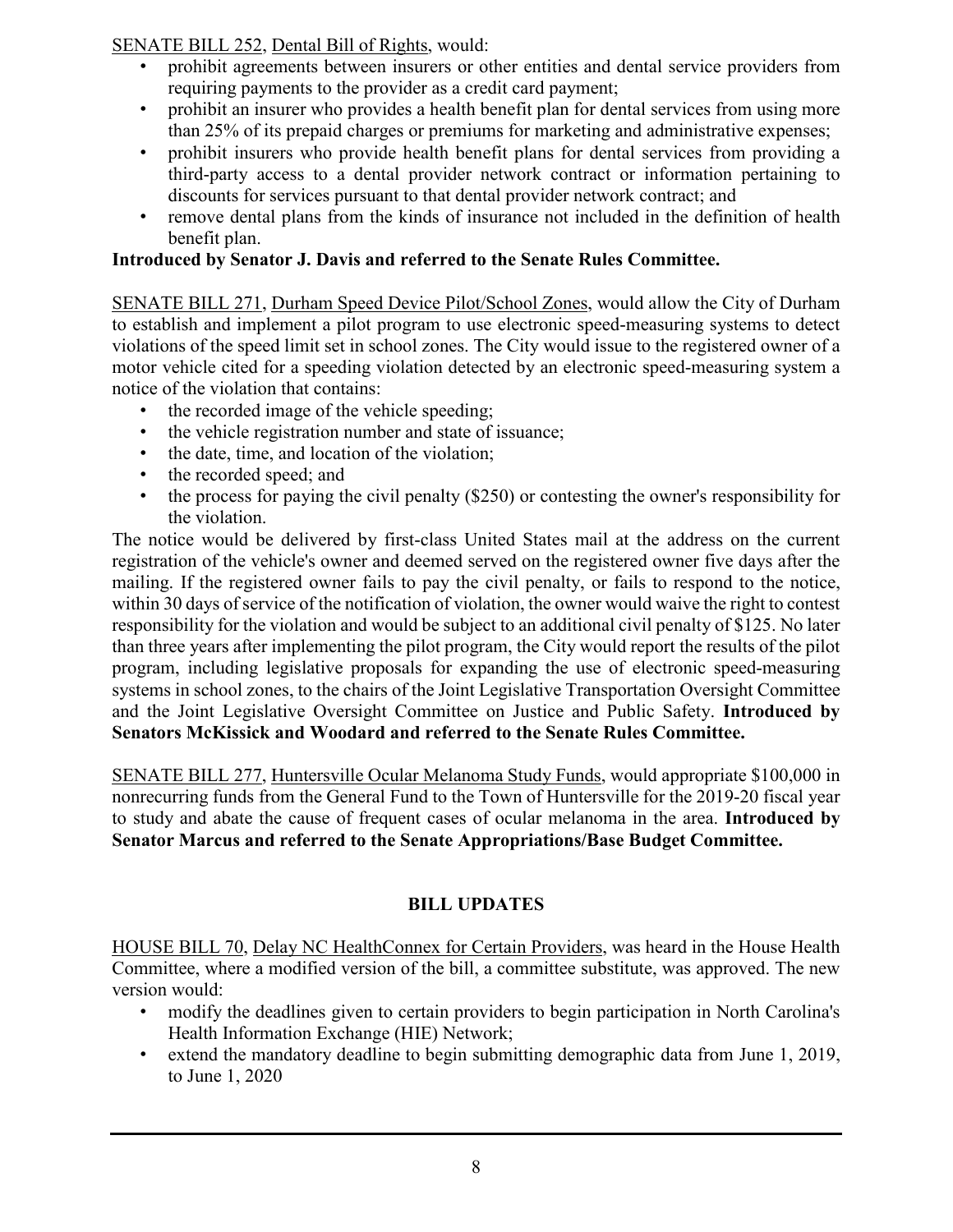- extend the deadline for licensed physicians whose primary area of practice is psychiatry to begin submitting demographic and clinical data to June 1, 2021, instead of June 1, 2018;
- clarify that the June 1, 2018, start date for providing demographic and clinical data applies to the specified providers of Medicaid services licensed to operate in the State that have an electronic health record system;
- add that, upon implementation of an electronic health record system or other technology solution enabling connectivity to the HIE Network, State healthcare facilities and the State Laboratory of Public Health must begin submitting demographic and clinical data by June 1st of the following fiscal year;
- prohibit granting an extension for connecting to the network that would result in connecting to the HIE Network and commencing data submission later than June 1, 2021;
- require DHHS to establish a process to grant exemptions to Medicaid providers and other State-funded health care services for whom acquiring and implementing an electronic health record system and connection to the HIE network would be an undue hardship;
- **add that ten specified categories of providers who provide services to Medicaid and other State-funded health care program beneficiaries who receive Medicaid or other State funds, including IDD providers, are not required to connect to the HIE Network or submit data, but may do so voluntarily**;
- make all data submitted to or through the HIE Network containing protected health information or personally identifying information that is in the possession of a State agency confidential and not a public record; and
- increase the membership of the North Carolina Health Information Exchange Advisory Board from 12 to 14 members with an additional member appointed by the President Pro Tempore of the Senate and one appointed by the Speaker of the House.

#### **The bill as amended was approved by the House Health Committee and will next be heard in the House Rules Committee.**

HOUSE BILL 144, Hands Free NC, was amended in the House Transportation Committee to:

- specify that *texting* refers to *manually* entering text into, or reading text from, a wireless communication device;
- prohibit people under age 18 from operating a vehicle while using a wireless communication device except to follow the route recommend by a navigation system, if the address information is entered before operating the vehicle and to communicate an emergency under very specific conditions;
- add an exception for the use of a wireless communication device by (1) the operator of a vehicle registered to a public utility or communications service provider when the operator is employed by the utility or service provider using the device to carry out official duties or (2) an amateur radio operator responding to an emergency situation;
- **remove the exception** for instances when the device is affixed, mounted, or installed in the vehicle and used to handle a call by touching a single button if the person is 18 years or older or used to follow an electronic navigation system when the address information is entered before operation of the vehicle;
- provide that nothing in the statute prohibits the use of equipment installed by the manufacturer and integrated into the vehicle by any person while operating a motor vehicle;
- make it a Class 2 misdemeanor instead of an infraction for a person to commit a violation while operating a school bus;
- prohibit limited learner's permit holders and limited provisional license holders from using a wireless communication device while operating a motor vehicle.

#### **The bill as amended was approved by the House Transportation Committee and will next be considered by the House Insurance Committee.**